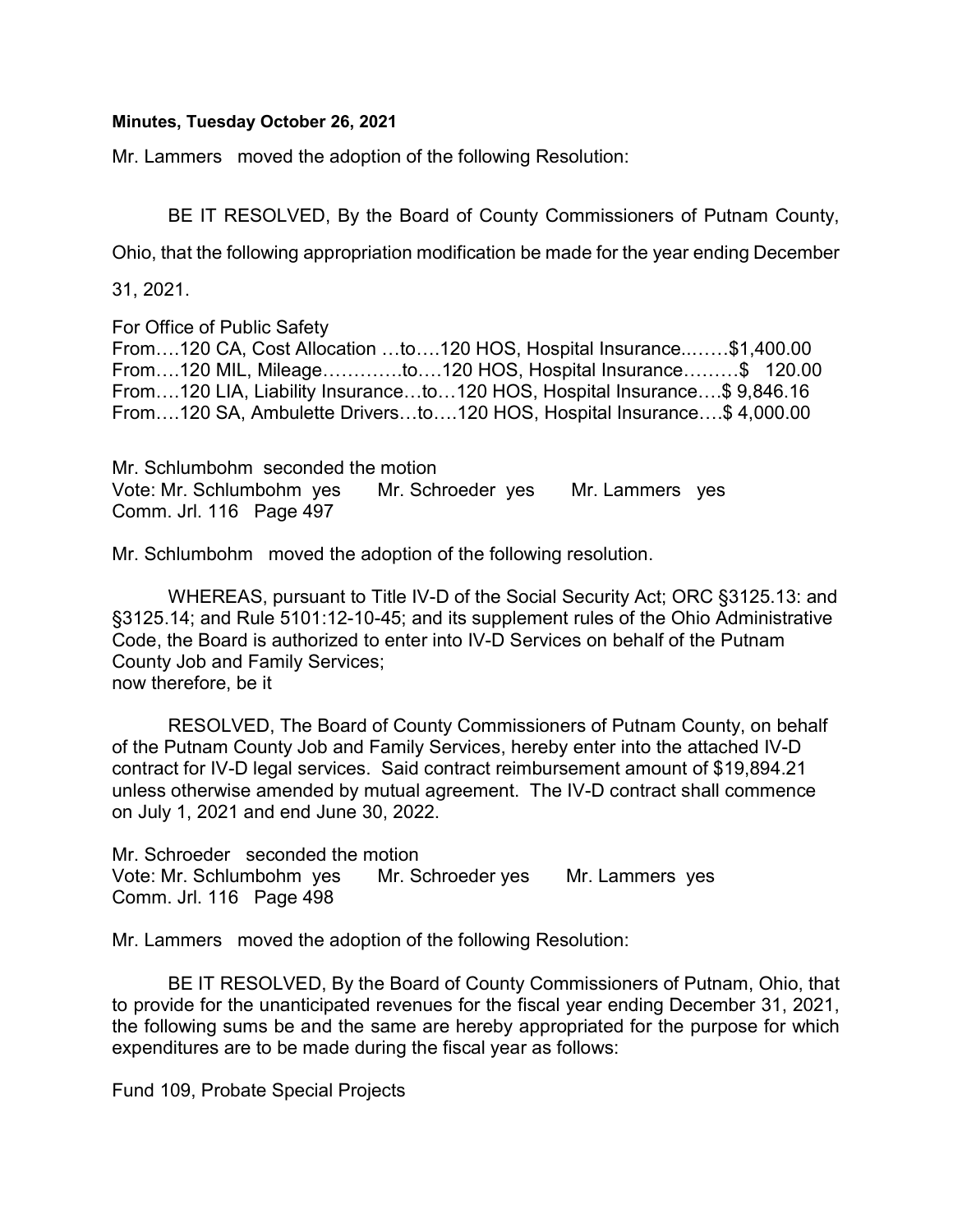109 EXP, Probate Special Projects…………..\$2,000.00 Mr. Schlumbohm seconded the motion Vote: Mr. Schlumbohm yes Mr. Schroeder yes Mr. Lammers yes Comm. Jrl. 116 Page 499

Mr. Schlumbohm moved the adoption of the following Resolution:

WHEREAS, The Board of County Commissioners has received a request from Robert Benroth, auditor, to establish a revenue line and an appropriation line for EBAR XOR TIF. in Fund 106, Tax Equivalent. now therefore, be it

RESOLVED, The Board of County Commissioners does hereby agree to have the Putnam County Auditor create the following revenue line in Fund 106, Tax Equivalent: 106 EBAR, EBAR XOR TIF and be it further

RESOLVED, The Board of County Commissioners does hereby agree to have the Putnam County Auditor to create the following appropriation line:

## 106 EBAR, EBAR XOR TIF

Mr. Lammers seconded the motion Vote: Mr. Schlumbohm yes Mr. Schroeder yes Mr. Lammers yes Comm. Jrl. 116 Page 500

## Now and Then Purchase orders

Capital Improvement…..Purchase order 43216, 43222 Sewer Dist #1……………Purchase order 43217 County General…………Purchase order 43219, 43218 Solid Waste Dist Disp Fees……..Purchase order 43220, 43221, 43224 Ag Complex………………purchase order 43223 LEPC……………………….purchase order 3814 EMA………………………..purchase order 3815 Mr. Schlumbohm moved to approve the then and now purchase orders. Mr. Schroeder seconded the motion.

Vote: Mr. Schlumbohm yes Mr. Schroeder yes Mr. Lammers yes Exceptions: Mr. Schlumbohm none Mr. Schroeder none Mr. Lammers none Comm. Jrl. 117, Page 001

## Purchase orders and travel requests

Children Services…….Purchase order to Applewood Centers for \$34,957.88

Landfill Closure/Maintenance…..Purchase order to Treasurer, State of Ohio for NPDES permit 21N00122 at Landfill for \$ 2950.00.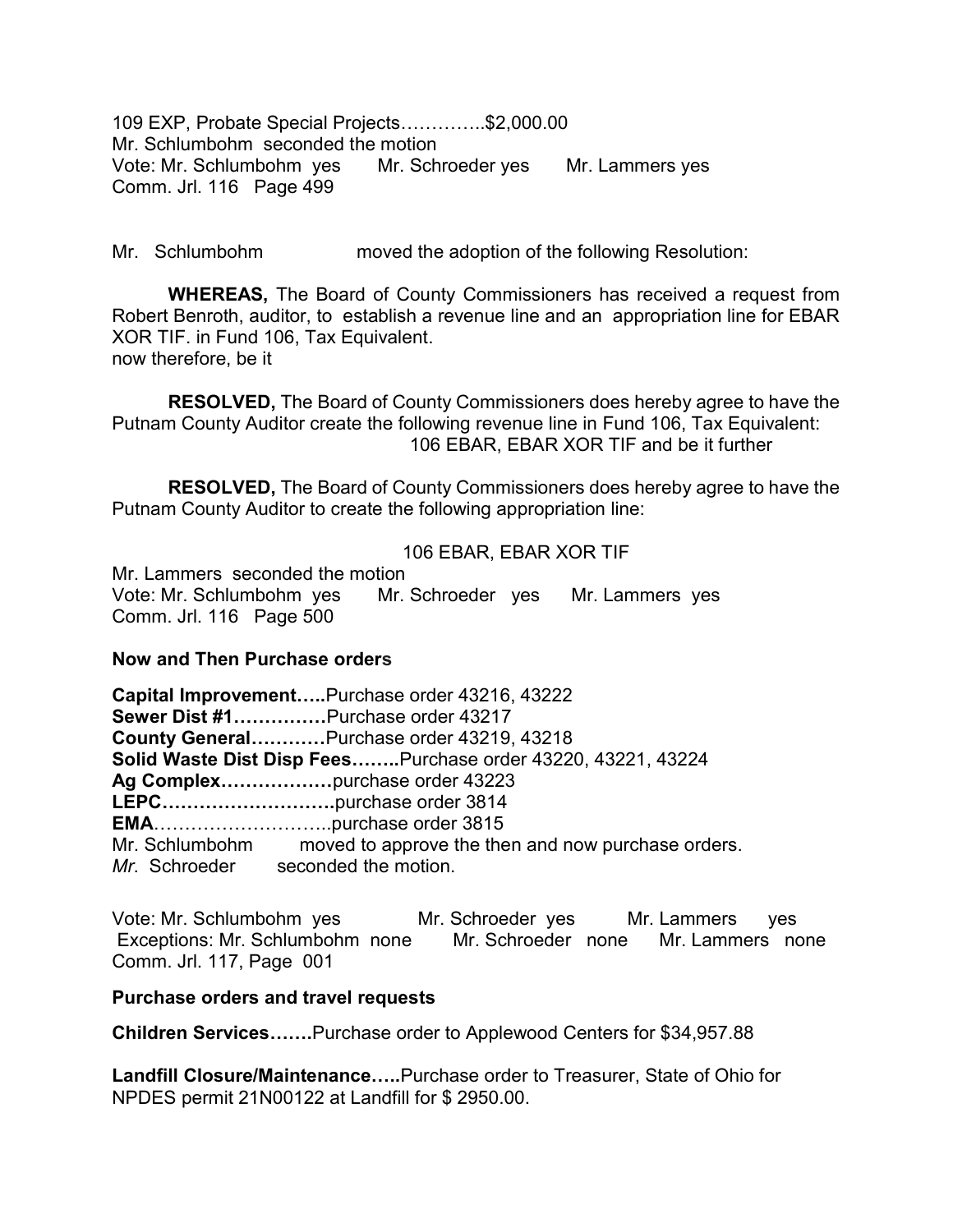**Capital Improvement....**Purchase order to Duro-Last Roofing for roof replacement over OSU Extension at Ag Complex for \$ 285,517.87

Mr. Schroeder moved to approve the purchase orders and travel requests. Mr. Lammers seconded the motion.

Vote: Mr. Schlumbohm yes Mr. Schroeder yes Mr. Lammers yes Exceptions: Mr. Schlumbohm none Mr. Schroeder none Mr. Lammers none

Minutes, Monday October 25, 2021

Ottoville Council meeting

Commissioners Schroeder, Schlumbohm and Lammers attended the Ottoville Village Council meeting to discuss the possible transfer of the Schnipke Engraving sewer line to the Village of Ottoville.

The meeting was opened with the Pledge of Allegiance and roll call for the council members, their minutes from previous meeting were approved as written. The mayor turned the meeting over to the Commissioners. The Commissioners are interested in turning the sewer line over to Ottoville. Schnipke Engraving is the only customer on the line currently. There has been a request for a residential request to tap into the line. The County is trying to get out of the water & sewer business. This line is outside the corporation limits of Ottoville. If Ottoville is in agreement to take over the line. The maintenance is already taken care of by Ottoville. The Commissioners' have not talked to Schnipke Engraving yet. The Commissioners' do not have a tap-in fee set up for this line. The contract was reviewed for the term. Commissioner Schlumbohm explained the transfer that happened with the line to Nelson Manufacturing. Teresa VonSossan, Village Solicitor will consult with Gary Lammers as to the formalities, and the easement authority. Ottoville is interested. There is an air release valve that is off of one of the manholes. There is a meter at Schnipke on their well to meter their usage. It was explained how the billing is done by the Commissioners. Schlumbohm explained the improvements needed for SD #2 and the ones needed for SD #1 for storm drainage. The Commissioners will meet with Schnipke Engraving to see if they are also interested in the transfer. The Council is in favor of the transfer if Schnipke Engraving is. Schnipke Engraving's control of the line was discussed. The less government involvement the better. Ottoville is in favor since they are receiving the sewage from the line. The Commissioners were asked about the Village recycling coming back. Commissioner Lammers explained that we are short on drivers. They are hoping to bring it back. With the prices of the product going up it could be possible to bring it back to the Villages. The sorting of the product was discussed. The education of the acceptable product is good in Ottoville. If the product is sorted more finely it could bring a higher price. The labor and truck drivers were the issue. Ottoville had good compliance and help from the boy scouts with the recycling when it did have Village pick up options. The system has been streamlined to be mor efficient. Ottoville usually got 3 bins then 4 cardboard, plastic, metal and paper. There was one Saturday a month where the bins would come to town. There is a new group of scouts coming up that could help also. A listing of what is accepted is distributed to the public so they can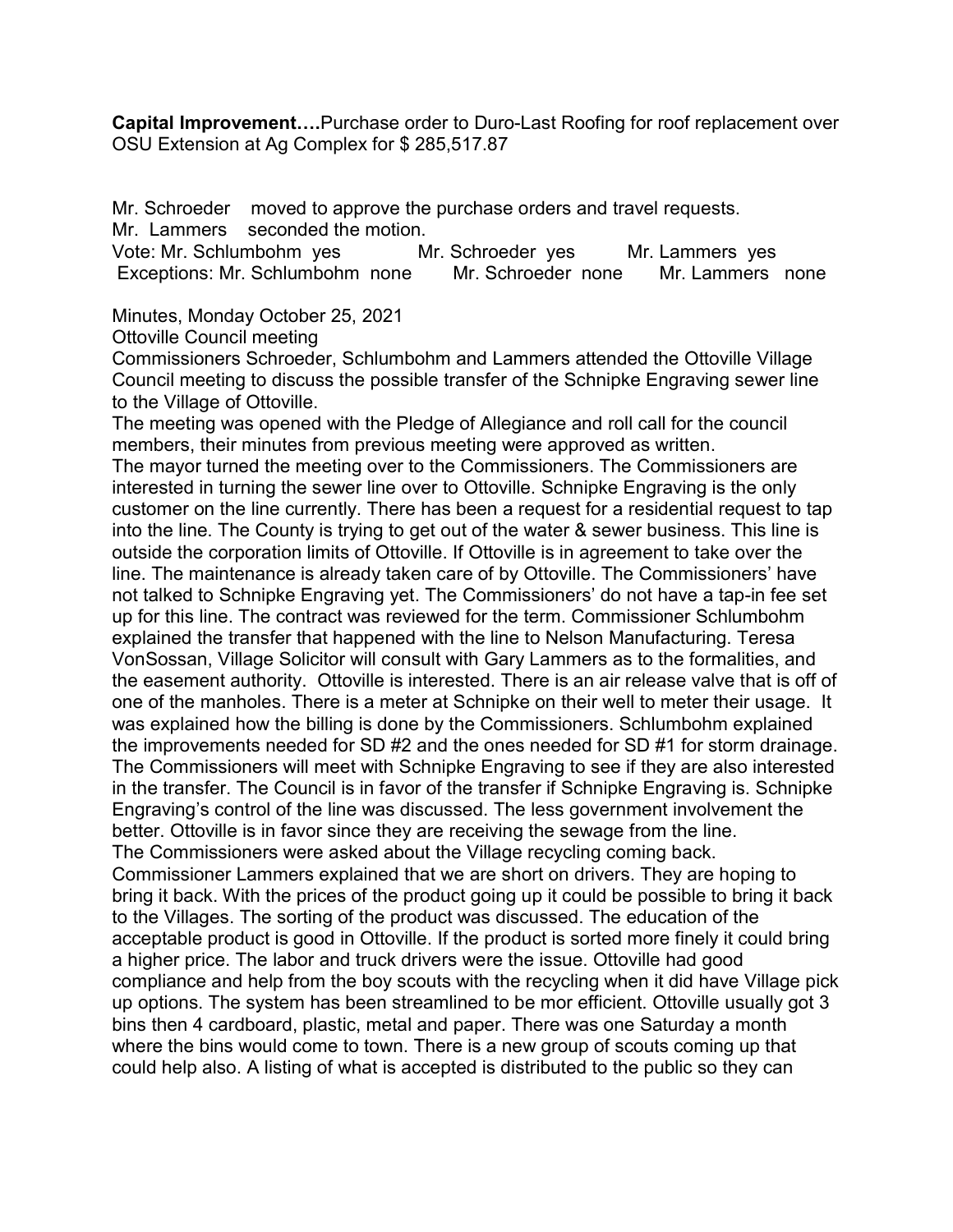comply. The cooperation is appreciated. The Commissioners left the Council meeting for them to resume business.

**Tuesday** 

Mr. Lammers called the meeting to order with Mr. Schroeder and Schlumbohm by reciting the Pledge of Allegiance.

Mike Lenhart, Engineer, Denny Coates, Pastor at Faith Baptist Church and Ken Pollitz, Pastor at New Creation met with Commissioners Schroeder, Schlumbohm and Lammers to discuss the drainage along US 224. There were some photos taken during a rain event on Monday morning. The catch basin was flowing. The field to the north and east of the New Creation church all drain to the church. There are surface drains to help handle the water. ODOT did camera the tile. The tile along the road is not in good shape and has some collapsed areas. The water sits in the front of the church. The Village forced the church to put in sidewalks, which contribute to the flooding for the church. There are issues mowing as well along the sidewalk. The Baptist church was first built and there were drainage issues then already. The field debris was blocking the catch basin and a few bars were taken out of the catch basin to keep it from getting blocked. The churches are within the Village limits. Could the tile be replaced along the road and add another catch basin. The options are petitioning the ditch or privately doing the work. ODOT said there are 2 12"tiles that come from the north and another tile that comes in into another 12" tile. There is a tile that tees into the 12" tile. The 12" tile is too small to handle all the water. The Village annexed the area but will not aid in fixing any drainage issues the State will not aid in repairing wither since the property is annexed. ODOT will help with the project but will not lead the project. ODOT will assist by contributing materials to the project, which would be a larger tile whether it be public or a private project. The acres benefitted could be determined to see who would contribute to the project. A project leader would need to be chosen from the beneficiary parcels. In a private project, quotes would be collected from contractors and could be divided between the parcels with the Engineer assisting in the amounts, but the Engineer would not design the project. The ditch petition process was also explained. It was asked if the field tile also goes to the same catch basin. With the Engineer doing the design of the project they would determine it based on a rain event, to handle that amount of water. Mr. Lenhart explained ODOT's participation in a project on the north side of Ottawa. The area in question is in the process of changing ownership as some parcels are currently for sale. If the parcels to the west gets paved or graveled it would add to the flooding. Mr. Lenhart recommended putting in a rock bowl around the catch basin. How much would it be to put in a 24" tile? Mr. Lenhart said it could be up to \$40 per foot. Maybe it needs a larger catch basin. The length is estimated as 1,050 feet. The Pastors will have to determine how to handle the project whether public or private. It was recommended for them to have a meeting with the landowners to see what the feelings are for the project. Cutting the bars out of a grate over a catch basin is not the correct way to handle a plugged catch basin since it creates more liability issues. The state has some videos of the cameraing of the tiles but there may not be tile maps of the area available. It was thought the catch basins were put in when the sidewalks went in. The Village and ODOT could be consulted for existing drainage. The area was viewed on GIS. The cost basis of percentage of use ditch determines how much is paid was explained.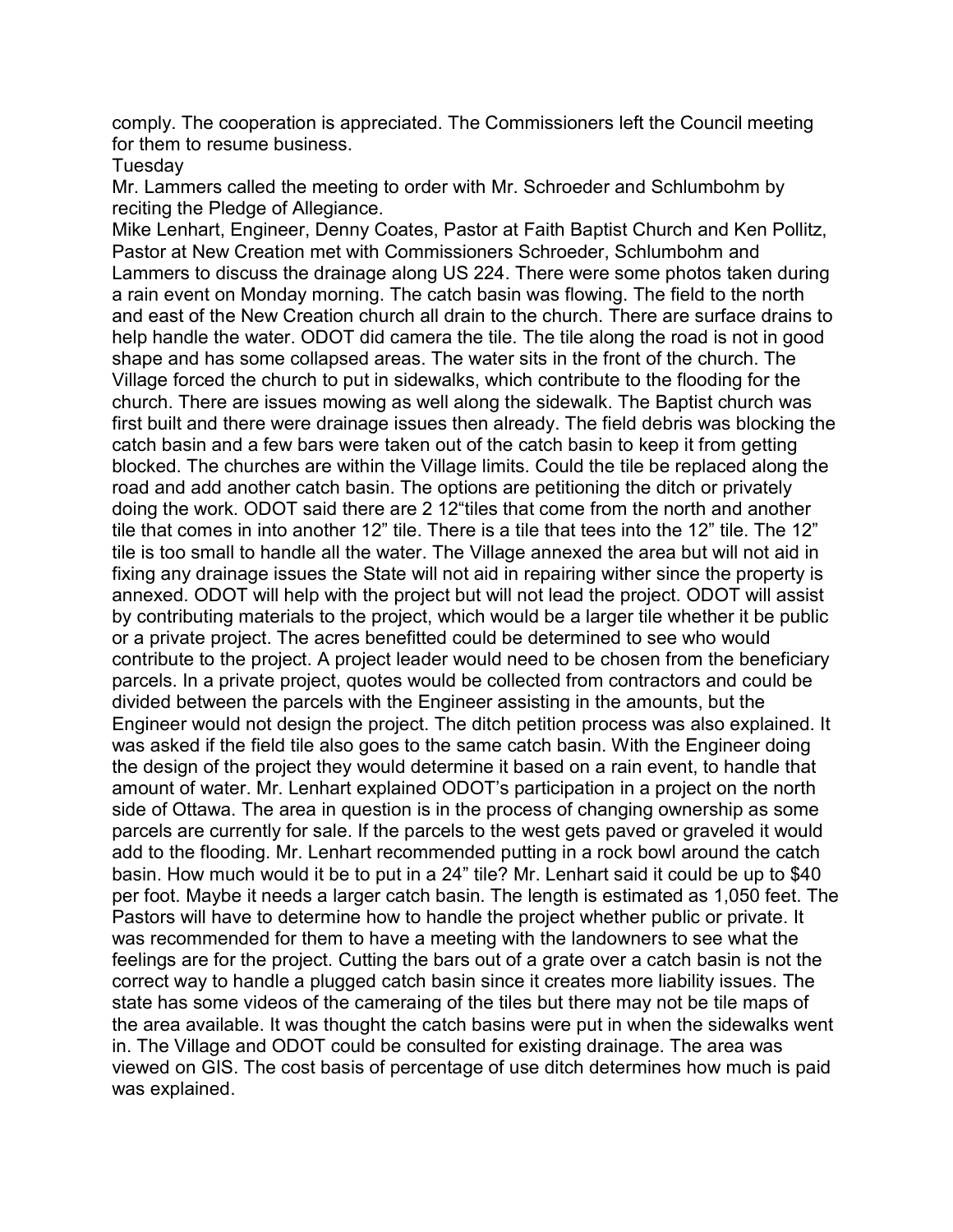The business agenda was held with Commissioners Schroeder, Schlumbohm and Lammers and Cindy Landwehr, Clerk.

Joe Burkhart, IT Manager attended a budget hearing with Commissioners Schroeder, Schlumbohm and Lammers. Joe mentioned adding some money to increase his inventory and also some training for the IT staff. Joe wanted to give a larger increase to the other IT staff rather than give himself the full raise. The Commissioners will have to make up the difference. The Commissioners thinks it is honorable that Joe would give up part of his raise to give to another employee. The IT department is underpaid. And this would be a precedent if the Commissioners would agree to give more than the amount agreed upon.

The minutes from Thursday October 21, 2021 were reviewed and approved. Health Dept and Family and Children First Council focus group meeting was held at the ESC.

Mr. Schroeder moved to adjourn for lunch.

Mr. Lammers seconded the motion.

Vote: Schlumbohm yes Schroeder yes Lammers yes

Mike Klear and Brian Hilvers attended a budget hearing with Commissioners Schroeder, Schlumbohm and Lammers.

Mr. Lammers moved to go into executive session with Mike Klear, Brian Hilvers, Commissioners Schroeder and Schlumbohm to discuss employee compensation of EMS/ EMA employees.

Mr. Schlumbohm seconded the motion

Vote Schlumbohm yes Schroeder yes Lammers yes

Commissioners went back on record. No decisions were made.

The Commissioners discussed Mr. Hilvers temporary pay in his training period and it will go up as set by the EMS/EMA Director. The Commissioners will hire Brian Hilvers as Director at a rate of \$21.50 per hour as of Dec 28, 2021.

Kim Redman, Clerk of Courts attended a budget hearing with Commissioners Schroeder, Schlumbohm and Lammers. Kim also brought in the probation appropriations for 2022. Kim brought up the raises that were discussed this past summer and was told there would be an additional \$1.00 January 1, at that time. She is asking about the other dollar for her staff. There were other departments that gave an additional \$1.00 mid-year also without the knowledge of the Commissioners. Which created a large increase in the budget. Kim is asking if her retiree's wages could be distributed amongst other employees. The Commissioners are looking to keep the wages in range to not create a larger increase in the budget. They are also trying to retain the employees. The \$.80 raise this year is the equivalent of a 4% raise in comparison to the previous years with 2% increases. The insurance costs were also discussed. The solar farms will create approx. \$250,000 in revenue for County General. Kim has talked to several private businesses to compare wages and insurance plans she said the County is comparable. Kim contributed funds out of the Title Fund toward wages also. Kim's retiree is a part time employee who is retiring in a few weeks. Kim is confirming that her staff will get the dollar that the Commissioner's promised her back in July in addition to the beginning of year increase. The Commissioners are hesitant to